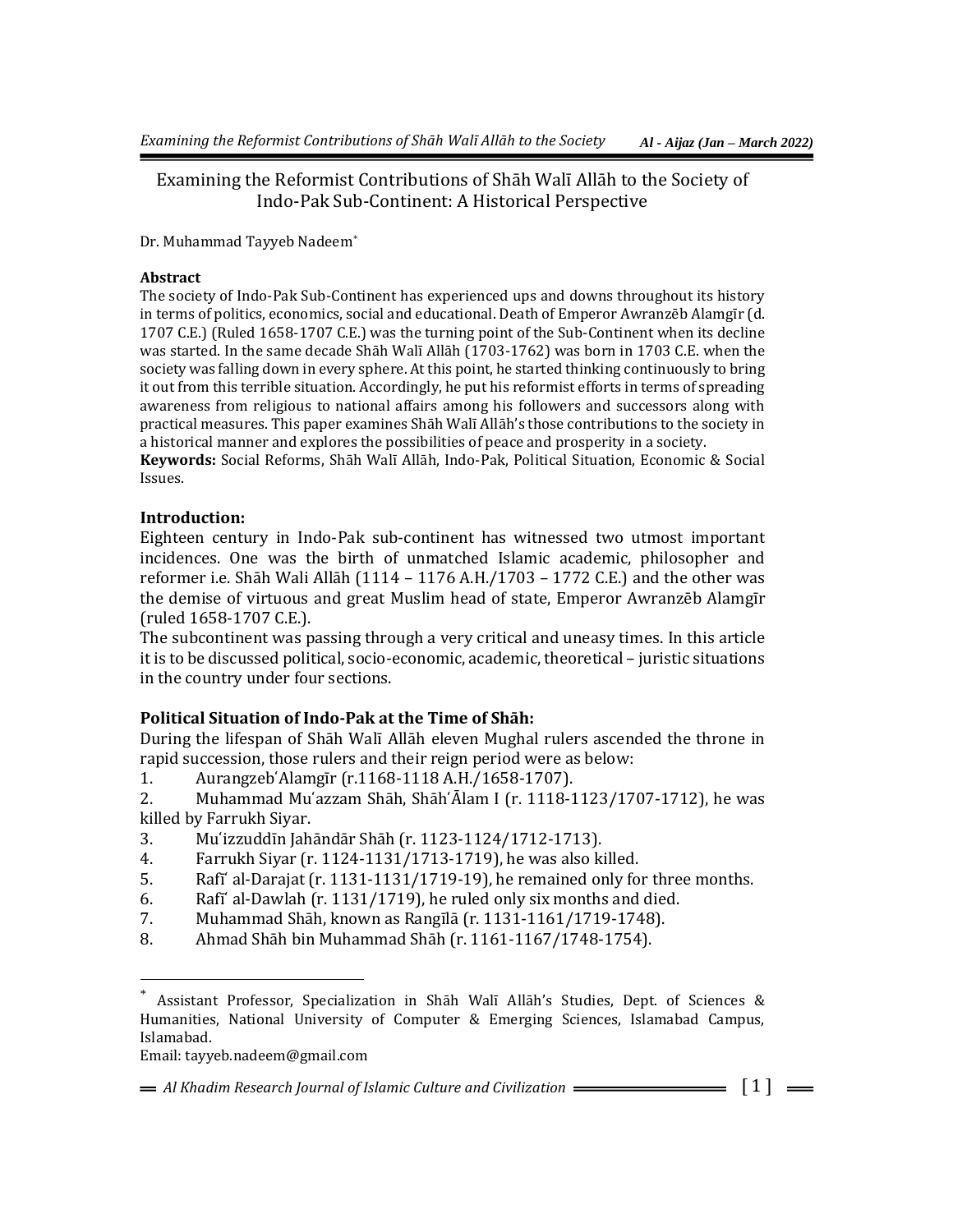- 9. *'Izzuddīn,' Ālamgīr II (1167-1172/1754-1759*).
- 10. Shāh Jahān III (1172-1172/1759-1759).
- 11. Shāh ̒Ālam II, Jalāl al-Dīn (1172/1759)1.

This rapid change shows that eleven thrones were collapsed back to back in just a half century of the life period of Shāh Walī Allāh, one of the causes of uncertain situation of the continent at this stage is as follows:

Bahādur Shāh I was the elder son of 'Ālamgīr and he got control over government after defeating his brother Muhammad 'Azīm while the other son of 'Ālamgīr, Dara Shikōh formed another government. Muhammad Shāh became king in 1131/1719, he ran his kingdom twenty nine years and six months. During the reign of Muhammad Shāh, Nādir Shāh got opportunity to ruin his throne in 1151/1739, as a result the security of the kingdom was breached and different states of the kingdom went out of the control even 'Ālī Wardī Khān formed independent government in Bangāl, Orīsa and Bihār2. After the attack of Nādir Shāh, Shāh Walī Allāh got back from *Hijāz Muqaddas* while his age was 37 years, this brutal attack compelled him to find ways that make the situation in control, so he consulted the issue with Najīb al-Daulah and later both directed Ahmad Shāh Abdālī to take action against the existing cruel situation.

Shāh Walī Allāh analyzed whole political scenario of the kingdom and established an outline to make peace revives, to achieve this goal, he planned a strategy that if *Marathās* are being controlled at the moment, the situation may get better. The best available choice to handle *Marathās*, according to Shāh Walī Allāh, was Ahmad Shāh Abdālī (as he was also keen to get control over the kingdom) and logistic support may be given to Abdālī by local Navāb Najīb al-Daulah, for that purpose he wrote several letters to both Najīb al-Daulah and Abdālī3.

Muhammad Shāh died on 1161/1748 and Ahmad Shāh, Shāh 'Ālam II took charge over the kingdom for forty eight years but he could not succeed to establish sustainable peace, eventually Navābs of 'Aōdh, Shujā' al-Daulah and Mīr Qāsim got defeated by the East India Company in 1177/1764 and Shāh 'Ālam accepted the defeat and made a contract with the company to be part its government, taxes of Bangāl etc. were collected by the company<sup>4</sup> and it is known as "Treaty of Allāhabād".<sup>5</sup>

Shāh Walī Allāh has stated the political uncertainty and personal insecurity and worry in his poem also6. He has several writings on Islamic state, politics and jurisprudence etc. like "*Izālat al-Khafā 'an Khilāt al-Khulafā"*, *Haujjat Allāh al-Bālighag, Al-Budūr al-Bāzighah, Qurat al-'Ainain fī Tafḍīl al-Shaikhain*, *al-Tafhīhmāt al-Ilāhiah and Maktūbāt* where he has expressed his reformist thoughts on the subject matters.

Ahmad Shāh Abdālī attacked on *Marathās* on 1174/ 14 January, 1761 and defeated them and the kingdom was going better in a good pace but incompetent authority of the kingdom could not maintain it at all. As a result, the political situation was getting bad and worse and meanwhile  $19<sup>th</sup>$  century got started. Many brutal political events took place in 19th century where only two Mughal emperors struggled a lot under the company government, one was Muhammad Akbar Shāh II (r. 1220/1806-1253/1838) who was made king for thirty one (31) years and other was Bahādur Shāh Zafar (r. 1253/1838-1273/1857) who was made for almost twenty (20) years, both were used as dummy kings with no real powers. In 1273/1857 the British government took direct

*Al Khadim Research Journal of Islamic Culture and Civilization* [ 2 ]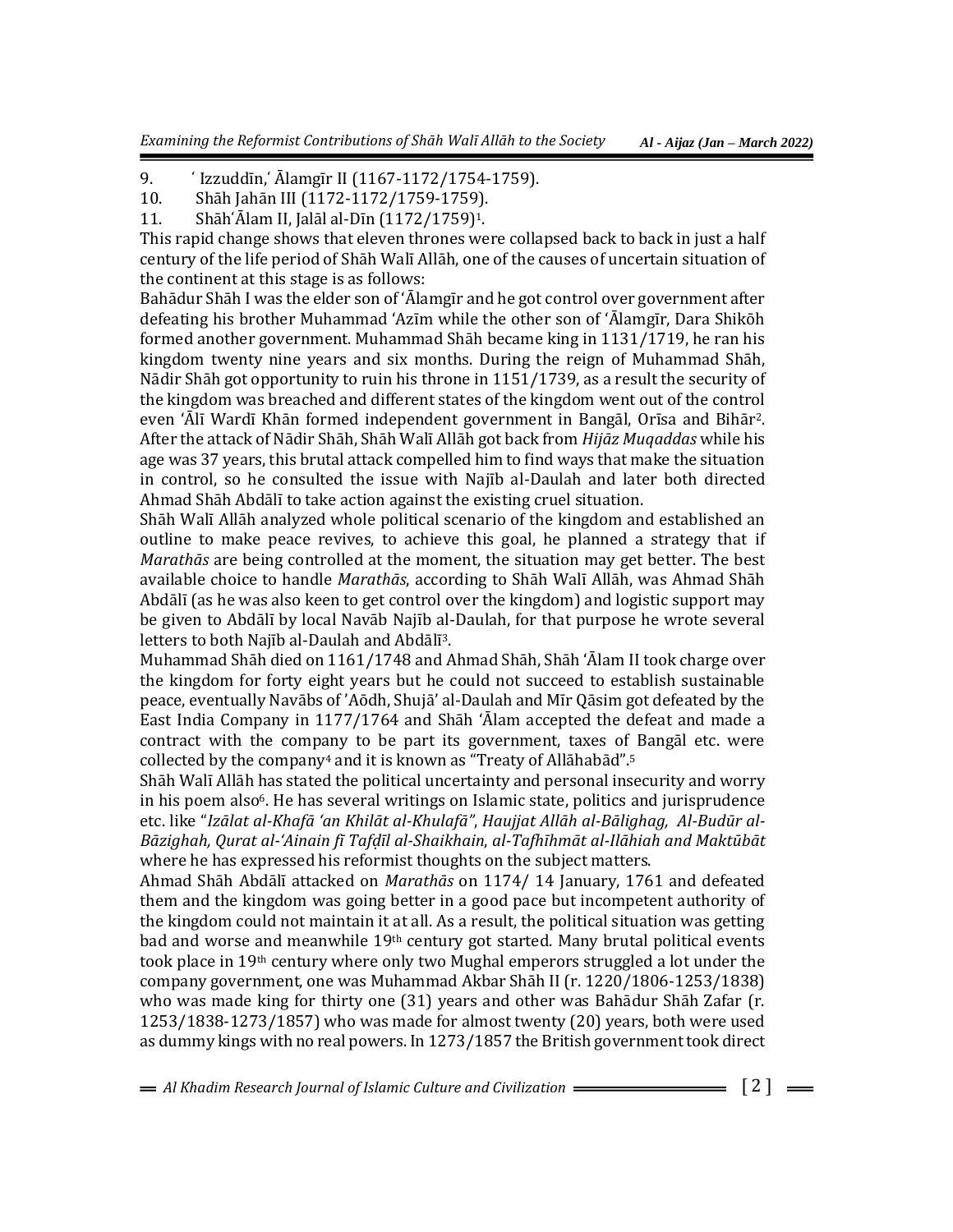control of the subcontinent<sup>7</sup>, subsequently a strong reaction flared up against the British government and many movements emerged to get freedom from the government but it was very difficult for them as the government was equipped with "mechenicalism" and "militarism".

Both tools ("mechenicalism" and "militarism") made the government very strong that is why it took the people of the subcontinent a couple of centuries and non-stop efforts to get back their freedom.<sup>8</sup>

## **Political Aspect of Shāh Walī Allāh in Current Scenario:**

The political movement of Shāh played a vital role in the reformation of the society of Indo-Pak Sub-Continent. The role of the political movement of Shāh may be divided into three eras:

## **i. Shāh Walī Allāh and his Party:**

The subcontinent was passing through a very critical and uneasy times. During the lifetime of Shāh Walī Allāh eleven Mughal rulers ascended the throne in rapid succession. Shāh Walī Allāh analyzed whole political scenario of the kingdom and established an outline to make peace revives, to achieve this goal, he planned a strategy that if *Marathās* are being controlled at the moment, the situation may get better. The best available choice to handle *Marathās*, according to Shāh Walī Allāh, was Ahmad Shāh Abdālī (as he was also keen to get control over the kingdom) and logistic support may be given to Abdālī by local Navāb Najīb al-Daulah, for that purpose he wrote several letters to both Najīb al-Daulah and Abdālī9.

Subsequently, after the death of the Shāh, his elder son, (Shāh) 'Abdul 'Azīz took the responsibility of the head of the party.

ii. Shāh Ishāq to Shaik al-Hind (1824 - 1920):

After eleven years of the incident of Bālā Kūt, Shāh Ishaq established a new program on the basis of two principles:

i. Hanafī School is to be followed strictly

ii. To maintain relations with Ottoman Empire.

Shāh Ishaq (d. 1946), the grandson of Shāh 'Abdul 'Azīz, played a very strong reformist role to maintain his party active in every sphere of the society. This era ended up with the demise of Shaikh al-Hind in 1920.

iii. Jamiat 'Ulamā-i Hind (1919): This is the third era which led the party of Shāh till the partition of the sub-continent.

After the partition, the party was scattered and different groups claimed to be the successors of the Shāh's party. However, to take advantage from the political theory is still crystal clear and can contribute a lot in Pakistani society. The agenda of the political theory of Shāh is based on two points: i. To purify human soul. ii. To take part in the political affairs of Muslim Ummah.<sup>10</sup>

## **Social and Economic Situation of Indo-Pak during His Time: Social Condition:**

The political deterioration generally leads to social and economic decline. Shāh Walī

 $=$  Al Khadim Research Journal of Islamic Culture and Civilization  $=$   $\qquad \qquad$   $[3] =$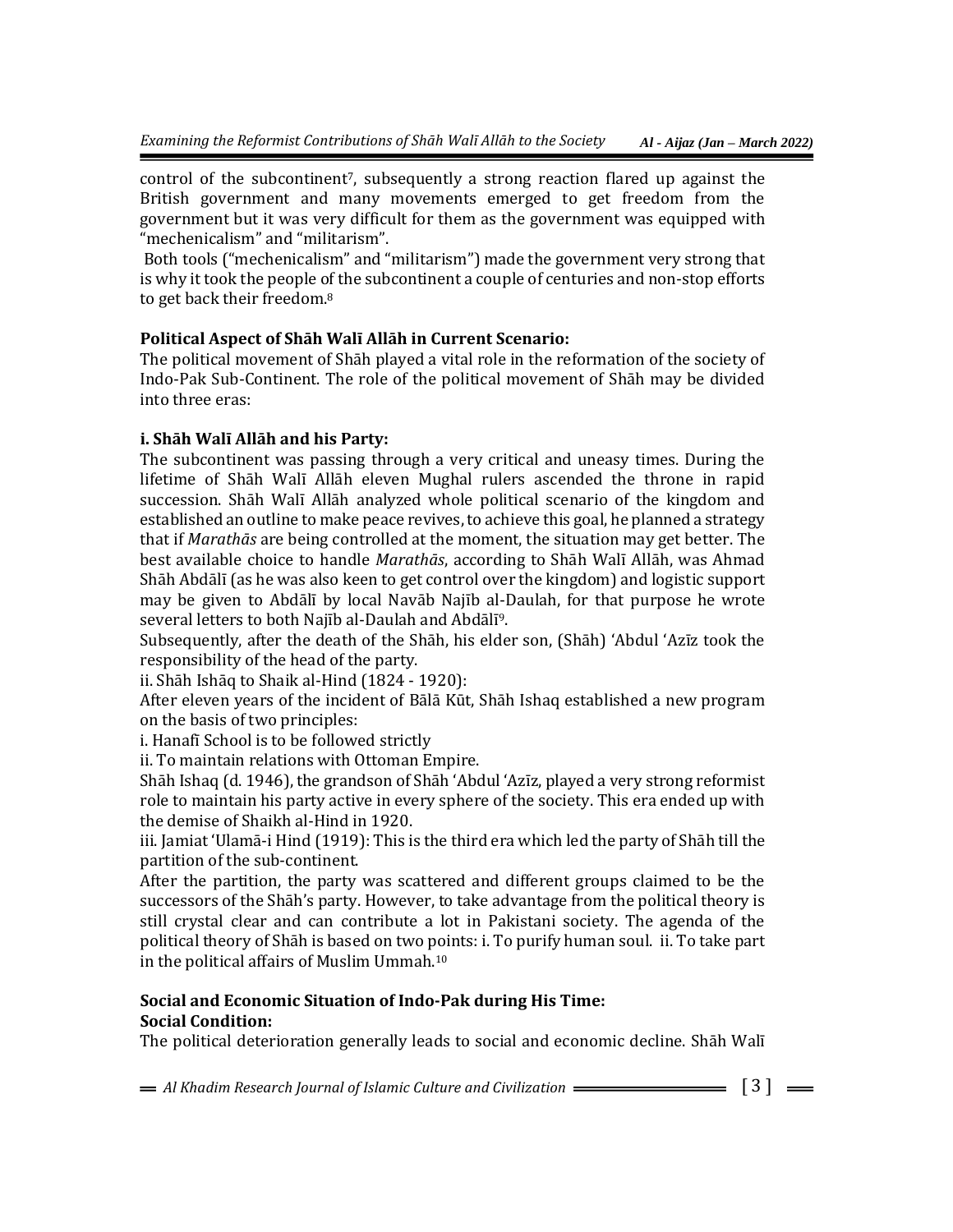Allāh lived his life during 1114/11703- 1176/1762, almost 62 years, but he felt sorrow and grieves in terms of social and economic situation of the subcontinent. Perhaps the Mughals were more pre-occupied with living in their absolute comfort and luxurious life style and were not concerned with what was happening in the rest of the country and the politics that was shaping up in general. Shāh 'Abdul 'Azīz Dihlavī had mentioned few instances of the luxurious life style of the Mughal nobles, one of them is quoted: "The women of the houses of Navāb Qamaruddīn Khān used to conclude their bath with a dip in rose-water. The indenture on *Pān* leaves and flowers purchased for the women folk of another noble amounted to rupees three hundred"<sup>11</sup>.

The luxurious life-style of the monarchs was truly and apt to illustration of those days of *Caesar* (*Qaisar*) and *Chosrow* (*Kisrā*)*.* But for this main evils, there were other reasons as well, namely the limitation of the kept territory bankruptcy of the state exchequer, multiplicity of the feudal lords and monopoly of the system. In short, the storm of bad luck had started blowing from everything and the higher class was mostly accountable that due to its ease and comfort, was taking the blood of its deprived subjects. These were the conditions of the Empire based in Dehlī, especially the ruling class12.

To make reforms in the society of Indo-Pak Sub-Continent, Shāh Walī Allāh addressed different communities of his society like soldier,<sup>13</sup> artisans14, *Sūfiā*' (صوفیاء( <sup>15</sup>, *'Ulamā* (العلماء) (الواعظین) Preachers 16, <sup>17</sup> and common Muslims (المسلمین عامة( <sup>18</sup> to perform the duties, assigned to them by Allāh.

# **Economic Conditions:**

As far as the economic conditions of the Sub-Continent is concerned, that at the end of Shāh Jahān's reign, the economic hub shifted to Bengal and the major expenditure on Aurangzēb's campaign was fulfilled from the revenue received from this province. They were comprehensively defeated by a fleet of Mughal-hired mercenaries. The Company appealed to Aurangzēb for pardon and agreed to pay a substantial amount in compensation.

Aurangzēb appointed Murshid Qulī Khān, one of his most trusted assistants, as administrator of Bengal. He played a dynamic role in sustaining the political and economic integrity of the province, but he was dismissed by Bahādur Shāh, Aurangzēb's successor. Ali Vardī Khān, the governor of Bihar, occupied Bengal in 1725, to become the sole ruler of Bihar, Bengal and Orissa. He did not have, however, easy time, as he bore the brunt of the *Marhatha* attacks. 'Alī Vardī Khān passed away in 1756, to be succeeded by his young grandson, Sirāj al-Dawlah. Mīr Ja'far, a much older man, was the principal minister and the commander-in-chief of military. Due to the intriguing of Mīr Ja'far, and the consequent defeat of Sirāj al-Dawlah at the battle of Plassey in 1757 by the Company, the British successfully chocked off the jugular vein of Muslim economy in the subcontinent19.

Nādir Shāh's devastating plunder in the Northern provinces of Sub-Continent had already greatly plundered the Mughal treasury and started the financial downslide of the Empire. By the time of 'Alamgīr II (r. 1754-59), the royal exchequer was unable to bear the expenses even of the royal household. On one occasion, some ladies of the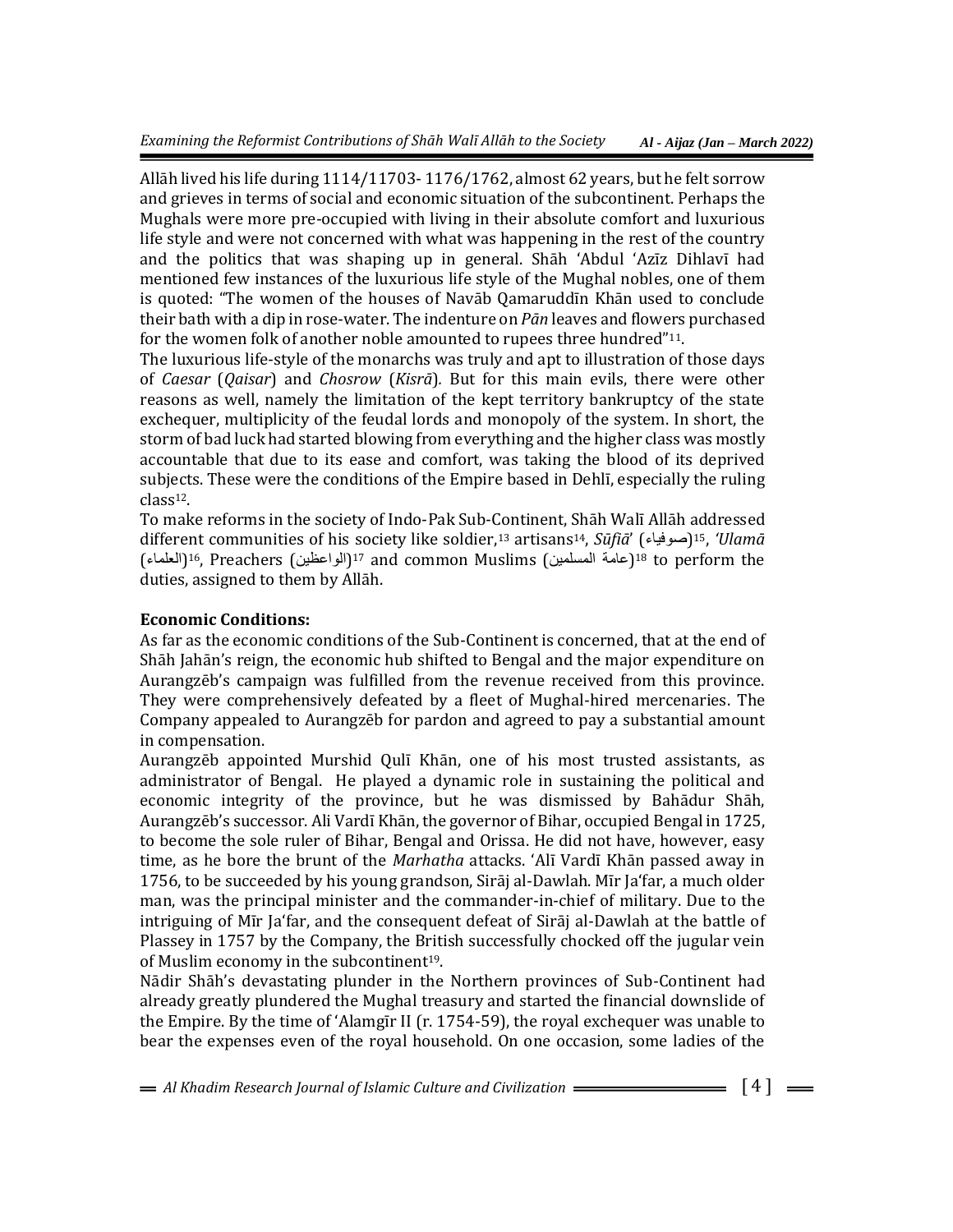imperial household, including the princesses, had to go without food for three days. They were saved from starvation by a prince, who managed to get some food from the state of alms house20.

This depressing situation prompted ambitious upstarts to vaunt their own wealth, gathering around themselves unscrupulous groups of people. The result was an unprecedented outcrop of parasites and sycophants. The Empire was no longer able to support. Consequently, men of principles left the capital in search of patrons elsewhere. Among those who left Dehlī for Lucknow and Faizabad, enumerating the poets alone, were Sirāj al-Dīn Ārzū, Mirzā Saudā, Mīr Taqī Mīr, Qalandar Bakhsh Jur'at, Inshā' Allāh Khān Inshā', Mushāfī and others.<sup>21</sup>

## **Academic and Spiritual Situation of Indo-Pak in His Time:**

The Islamic teaching arrived Indo-Pak subcontinent in the first century of *hijrī* by Muslim businessmen during the caliphate of 'Umar (R.A.)<sup>22</sup> and with the 'Arab-Muslim conquest various domains of the India, especially Sindh became the center for Islamic teachings.<sup>23</sup> After the 'Arab power over Sindh came to an end and *Ghaznavid* (beginning 388/998) and *Ghorid* (beginning 570/1174) *Sultans*took their hold over that province. There was then an arrival of academics from *Khurāsān* and *Trānsaxiana*, known in Arabic as Ma Warā al-Nahr, causing a decline in the study of Islamic education.<sup>24</sup> During this time, poetry, astrology, speculative sciences, Greek philosophy and strict jurisprudence expanded popularity among the people.<sup>25</sup> Mentioning at the influence of Greek philosophy, Shāh Walī Allāh thought that these days the logical argumentation (*burhān*) (البرهان) has been spread due to mixing the Greek knowledge. The nation has engaged with the scholasticism (*kalām*) (الکالم علم (so much that each view of them relating to belief (*'aqīdah*) (العقیدۃ (is associated with logical argumentation.<sup>26</sup>

For a better understanding, the classical Muslim education system is explained in four different steps as below:

1. From the beginning of the seventh century to the ninth century of *Hijrah* (13th to 15th C.E.), the preferable subjects were *Nahv* (النحو) (Arabic Grammar), *Balāghah*  (البالغۃ) (Rehtoric), *Fiqh* (فقہ) (Islamic Law), *Usul al-Fiqh* (الفقہ أصول) (Islamic Jurisprudence), *Mantiq* (المنطق) (Logic), *Kalām* )الکالم علم))Theology), *Taswwuf* (وفّالتص ( (Mysticism) and *Tafsīr* (Quranic Exegeses). The most focused subjects were المنطق والحکمة) Logic and *Hikmat)* (Metaphysics) and the main subjct of the learners of that time was *fiqh*. Afterwards, the number of *Fatāwā* (ویٰالفتا) (Judicial opinions) and *Riwāyāt* (الروایات)(transmissions) remarkably increased, but the majority of the scholars did not bother to further review or settle them with the *Qurān* and the *Sunnah*. 27

2. From the end of ninth century of *Hijra* (15th C.E. during the rule of *Lodhīs*), the speculative scholarships blowout all over the kingdom and *Al-Matāli'* and *Al-Mawāqif* of 'Aḍuddīn al-Ījī, *Miftāh al-'Ulūm* of Al-Sakkākī, *Sharh al-Matāli'* and *Sharh al-Mawāqif* of Sharīf Al-Jurjānī, *Sharh al-'Aqīdah* of Al-Taftāzānī, *Sharh al-Waqāyah* of Sadr al-Shari'a and *Sharh al-Kafiah* of Mullā Jamī have been incorporated in the syllabus.

3. From tenth century to the twelve century of *hijrī* (16th to 18th C.E.), the scholars focus was on logic and metaphysics and it was extended across the country, during the

*Al Khadim Research Journal of Islamic Culture and Civilization* [ 5 ]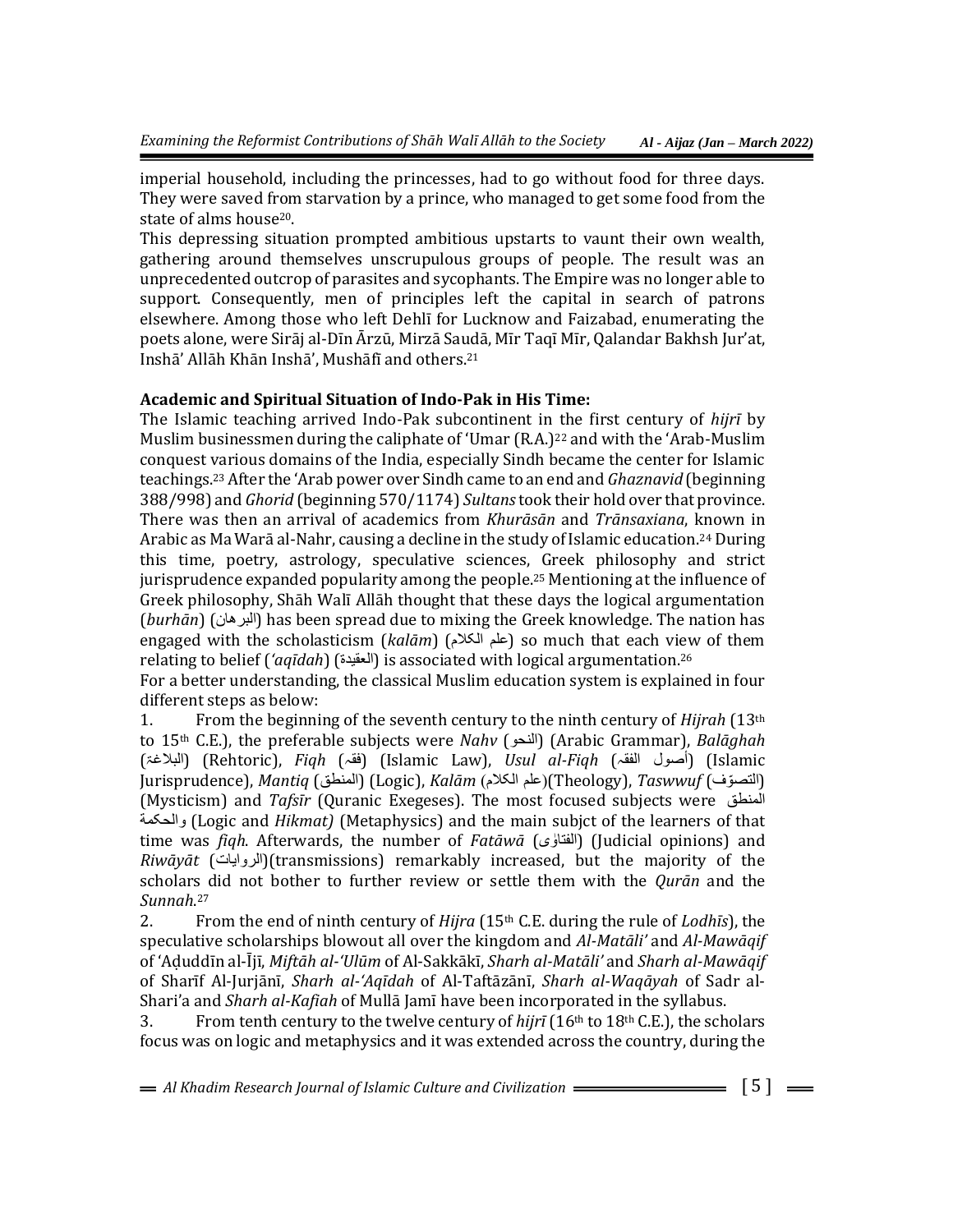said period, the latest Iranian speculative scholarships and literature were formally incorporated in the syllabus.<sup>28</sup>

4. During this period, the syllabus, designed by Mullā Nizāmuddīn Sahālvī (d. 1748 C.E.) has been implemented in the educational institutions and the same has been followed in the traditional *Madrasah* education in Indo-Pak subcontinent till to-date.<sup>29</sup> Due to the importance of the syllabus of Mullā Nizāmuddīn, its subjects are being mentioned here for making better understanding of the situation of education:

*Ṣarf* (Morphology): *Mīzān, Mush'ib Panj Gonj, Zubdah, Ṣarf Mīr, Fusūl Akbarī* and *al-Shafiya*.

*Nahv* (Arabic Grammar and composition): "*Nahv Mīr", "Sharh Miat 'Āmil", Hidāyat al-Nahv, Kāfiah* and *Sharh Mullā Jāmī*. 30

*Balāghah* (Rehtoric): *Mukhtasar al-Ma 'ānī* and *al-Mawāqif of Sa'duddīn al-Taftāzānī Mantiq* (Logic): *al-Shghrā, al-Kubrā, Īsāghūgī, Tahzīb, Sharh Tahzīb, Qutbī, Mīr Qutbī, Sullam al-'Ulūm and Mīr Zāhid.*

*Hikmah* (Metaphysics): *Sharh Hidayah al-Hikmah of Mubaizī of Sadra, Sharh Hidayah al-Hikmah of Sadruddīn Shīrāzī* and *Shams al-Bāzighah of Jūnpūrī.*

*Riāḍiyāt* (Mathmatics): *Khulāsah al-Hisāb, Tahrīr Aqlīsua, Tashrīh al-Aflāk* and *Sharh Chagmini.*

*Kalām* (Theology): *Sharh 'Aqīdah Nasafiyah of Taftāzānī, Sharh 'Aqaid of Dawwānī* and *Sharh al-Mawāqif of Mīr Zāhid Haravī.*

*Tafsīr* (Qurānic Exegeses): *Tafsīr al-Jalālain* and *Tafsīr al-Baiḍāwī till Sūrah al-Baqarah.*

*Hadith* (Transmitted sayings, acts and tacit approvals of the prophet Muhamaad p.b.u.h.): *Mishkāt al-Masābīh* up to part of *Jumu'ah*.

*Munāẓarah* (Arbitration and Argumentation): *al-Rāshidiyah*.

*Fiqh* (Islamic Law): *Sharh Wiqāyah* and *Hidāyah*

*Usūl al-Fiqh* (Islamic Jurisprudence): *Nūr al-Anwār, al-Talwīh* and *Musallam al-Thubūt*. <sup>31</sup> Further detail on *Fiqh* and *Usūl al-Fiqh* will be explained in coming subsection.

The eighteenth century was identified as an excellent age of religious and general literature in one hand, however, on the other hand, this century was marked as "a period of political and social decline".<sup>32</sup> This era was the good time for the upgrading of Urdu poetry, narrating the poems criticism and *Mushā'irah* (مشاعرہ) (competition of narration of poems).<sup>33</sup> Despite general weakness of Islamic learning with regard to speculative scholarships there were various prominent scholars and writers in every sphere of arts and sciences in the century. The religious institutions were full of students and the *Sūfiyā<sup>34</sup>* (Spiritual Guides) used to teach in *Khānqāhs* (خانقاہ ( (hospices).<sup>35</sup>

The few best published books on *Taṣassuf* of Shāh Walī Allāh (which have played a significant reformist role in the Sub-continent) are worth reading and they are as follows:

1. *Ham'āt* 2. *St'āt* 3. *Lamhāt* 4. *Altāf al-Qudus fī M 'arifat Latīif al-Nafs*

5. *Risālah dar Taṣawwuf* 6. *al-Khair al-Kathīr* 7. *al-Qawl al-Jamīl fī bayan Sawā al-Sabīl*. Among the books given above, *Ham'āt* seems the best one for those who want to learn

 $A$ *l Khadim Research Journal of Islamic Culture and Civilization*  $\frac{a}{a}$   $\frac{a}{a}$   $\frac{a}{a}$   $\frac{a}{a}$   $\frac{a}{a}$   $\frac{a}{a}$   $\frac{a}{a}$   $\frac{a}{a}$   $\frac{a}{a}$   $\frac{a}{a}$   $\frac{a}{a}$   $\frac{a}{a}$   $\frac{a}{a}$   $\frac{a}{a}$   $\frac{a}{a}$   $\frac{$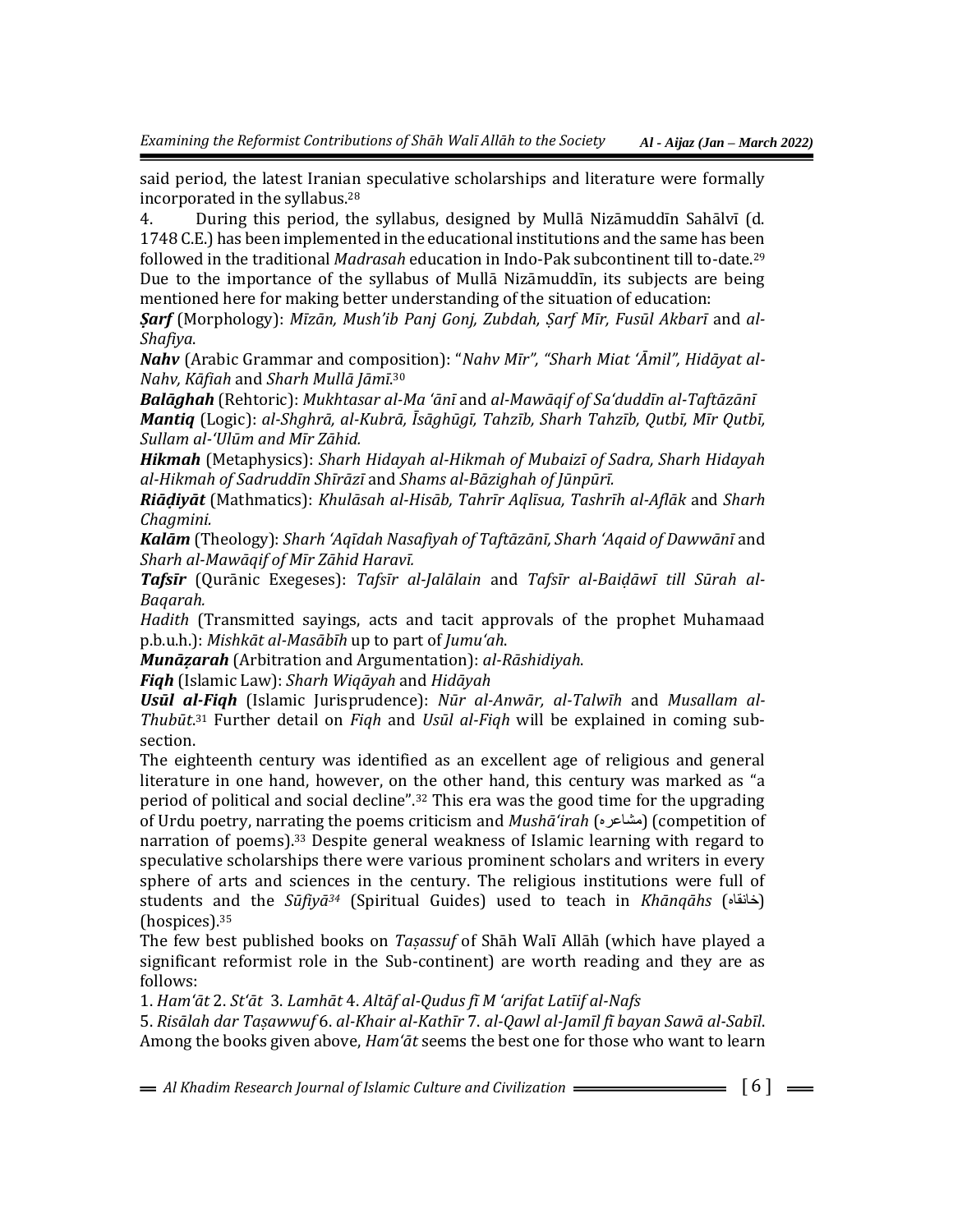the philosophy of *Taṣawwuf* in a logical order.

The few prominent scholars and prolific writers of those times are mentioned below: Apart from the scholars of *Walī Allāhī* family, there were Ahmad bin Abū S'aīd alias Mullā Jīvan (1130/1718), the author of *Nūr al-Anwār* and *Tafsīr-i Ahmadī,* Mullā Hasan (*1199*/1747) who wrote *Sharh al-Sullam*, Maulānā Ghulām 'Alī Āzād Bilgirāmī (1200/1786), Qāzī Muhibbullāh Bihārī (1119/1707), author of *Sullam al-'Ulūm* and *Musallam al-Thubūt,* Muhammad ibn 'Alī Thānavī (death after 1158/1745 as it is not determined by the scholars), the author of *Kashāf Istilāhāt al-Funūn* and Mullā Nizām al-Ddīn Sahālvī (1161/1748) who introduced the syllabus that is called *Dars-i Nizāmī* which is adopted by all religious *Madrasahs* of Indo-Pak subcontinent and central Asia.<sup>36</sup>

As far as spiritual guidance is concerned, there are a number of *ṣūfīs* (spiritual guides) who have played their role to enhance the capacity of the masses of their times, the most prominent figure were Mirzā Mazhar Jān-i Jānā (1195/1781), an eminent *ṣūfī* of the *Naqshbandī* order,<sup>37</sup> Sayyid Abd al-Razzāq of Bansa (1136/1724), the spiritual guide of Mullā Nizāmuddīn of *Dars-i Nizāmī* fame, represented the *Qādriyah* order, Shāh Kalīmullāh Jahānābādī (1140/1728) and Shāh Fakharuzzamān of Delhī (1199/1785), both were eminent mentors of *Chishtiyah* order.

Other famous spiritual guides were Shaikh Muhammad Ghauth Lahorī (1154/1741) of *Qadriyah* order and Khawaja Muhammad Nasir Andlīb (172/1758) were belonging to *Naqshbandiyah* order.<sup>38</sup>

Shāh Walī Allāh was one of the prominent educationists of his era and observed the conditions of Islamic education keenly and commented: "It is disturbing me that I am living in a period of ignorance and conventional rigidity and following the personal wish and pleasure of everyone with his own ill-opinion and the fact is that the contemporariness is the basis of dislike".<sup>39</sup> He tried his level best to reform the situation as per requirements prevailing at that time through personal and collective efforts that have been shown in his personal works and later on in his successor's efforts.

## **Theoretical and Juristic Situation of Indo-Pak Sub-Continent in His Time**

The *Hanafī* school of thought has been practiced in general in the Indo-Pak subcontinent throughout the ages, however, *Shāf'ī* school of thought was also practiced in the coastal areas, like Madrās and Kūkan etc. where Arab Muslims established their personal/community businesses and shared their religious practiced with the native Indian of that area. Evidently the data is available on both said schools of thought, like *Fatāwā Majm'a al-Barakāt* by Muftī Abu al-Barakāt Dehlavī bin Sultān bin Hāshim, this book was written according to *Shāf'ī* school of thought in 1116 A.H. in the era of Aurangzeb 'Ālamgīr<sup>40</sup> while *Fatāwā al-Hindiyah<sup>41</sup>* was compiled by a group of religious scholars both Indian and non-Indian according to *Hanafī* school of thought.<sup>42</sup>

As far as books on *Usūl al-Fiqh* (Islamic Jurisprudence) that are written in Indo-Pak subcontinent up to the era of Shāh Walī Allāh is concerned, most books are *Shurūh* (commentaries), *Hawāshī* (footnotes/marginal notes) and *Mukhtasarāt* (shortened books) of the books written by the scholars of *Mā Vrā' al-Nahr* and *Khurāsān*, like

 $=$  Al Khadim Research Journal of Islamic Culture and Civilization  $=$   $\equiv$   $\{7\}$  =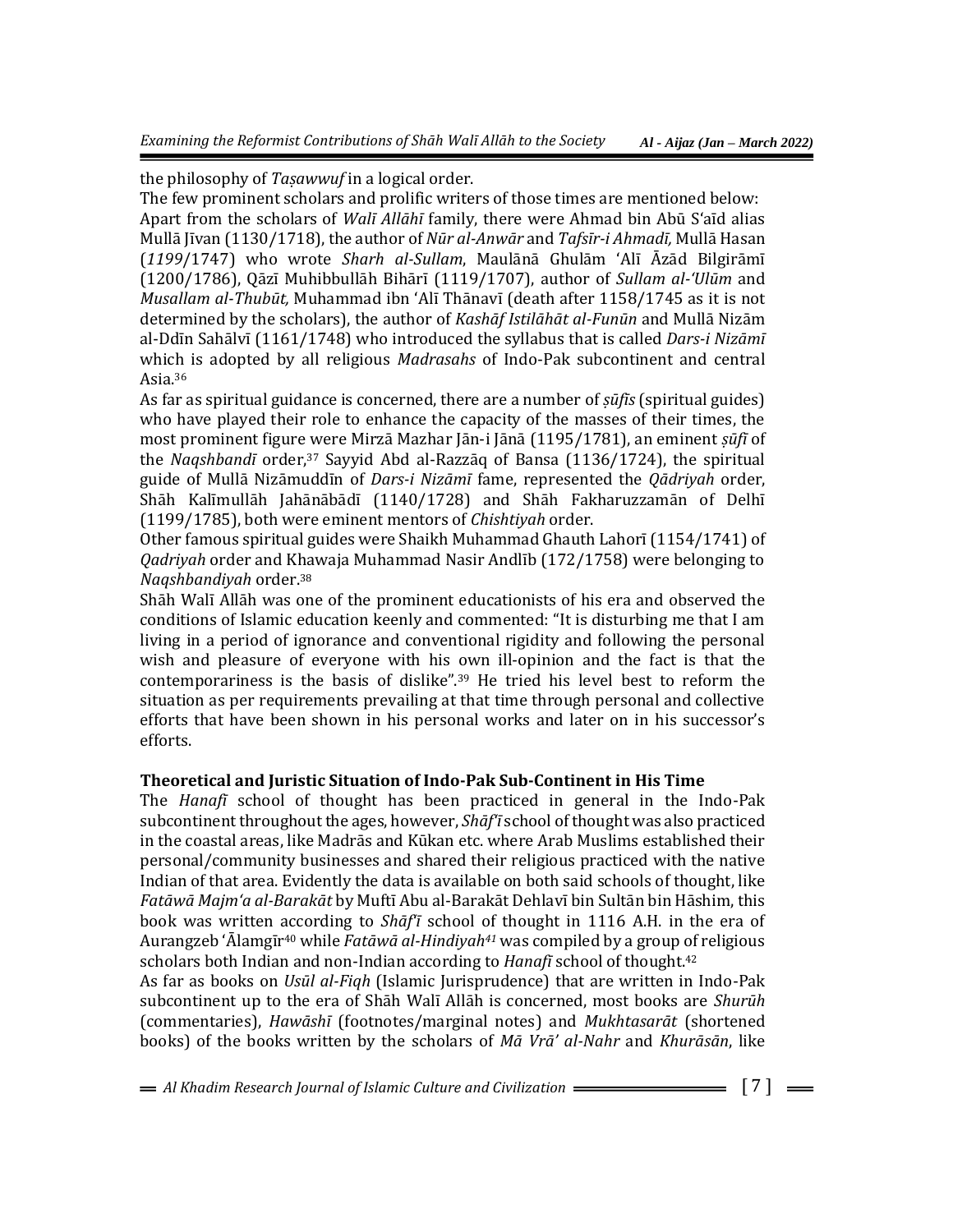*Shurūh* on *Usūl-i Bazdavī, Shurūh and Hawāshī* on *Hussāmī, Shurūh* on *al-Manār* and *Shurūh* on *Talwīh.*<sup>43</sup>

The most important independent book on Islamic Jurisprudence is *Musallam al-Thubūt* of Qāẓī Muhibbullāh Bihārī (1119/1707) that is appreciated inside and outside the Indo-Pak subcontinent.<sup>44</sup> However, the academic works of the Shāh on the subject matter to reconcile the polemic *fiqhī* issues (which were used to create hater among different groups of Indo-Pak Sub-continent society) are given below and Shāh's given works have played a significant role to settle the *fiqhī* issues in the society:

- *1. "al-Musawwā min Ahādīth al-Muwattā" (Arabic)*
- *2. "al-Musaffā Sharh al-Muwattā" (Persian)*
- *3. "Tarājim Abwāb-i Bukhārī wa Sharh Trājim B'aḍ-i Abwāb-i Bukhārī" (Arabic)*
- *4. "Hujjat Allāh al-Bālighah" (Arabic)*
- *5. "al-Inṣāf fī Bayān-i Sabab al-Ikhtilāf" (Arabic)*
- 6. *"'Iqd al-Jīd fī Ahkām al-Ijtihād wa al-Taqlīd"* (Arabic)

Complete study of *Usūl al-Fiqh* (Islamic Law & Jurisprudence) in the Indo-Pak subcontinent shows that this branch of knowledge was well recognized up to the era of the Shāh as the Greek philosophy and *Fiqh* (Islamic Law) was most noticeable subject to defeat other rationally and *Usūl al-Fiq* was used as a tool to serve them.<sup>45</sup>

#### **Conclusion**:

To conclude the topic, it is stated that the society of Indo-Pak was in terrible situation in terms of politics, economic and social along with *fiqhī* polemics. To encounter the situation of the society, Shāh Walī Allāh played a vital role through his reformist contributions to his society on one hand and on the other hand he prepared a party to make everlasting impact using his reformist thoughts. Unfortunately, the East India Company, later on, took the charge over Indo-Pak Sub-Continent and the company treated the society in brutal manner. As a result, the party of Shāh Walī Allāh changed its strategy and put the efforts to get freedom from the alien power.

#### **Refrences**

 $\overline{a}$ 

<sup>1</sup> Khalīq Ahmad Nizāmī, *Shāh Walī Allāh kai Siyāsī Maktōbāt,* (Lahore: Idārah Islāmiyāt, 1978, 3rd Edition) *"Preface",* (hereinafter referred to as Nizāmī, *Shāh Walī Allāh kai Siyāsī Maktōbāt*). <sup>2</sup> Ishtiāq Quraishī, *The Muslim Community of the Subcontinent Indo-Pak,* (Karachi: Karachi University, 1985), 200-210, (hereainfter referred to as Quraishī, *The Muslim Community*).

<sup>5</sup> "The **Treaty of Allāhabād** was signed on 16 August 1765, between the [Mughal](http://www.self.gutenberg.org/articles/eng/Mughal_Empire) Emperor [Shah](http://www.self.gutenberg.org/articles/eng/Shah_Alam_II) [Alam](http://www.self.gutenberg.org/articles/eng/Shah_Alam_II) II, son of the late Emperor [Alamgir](http://www.self.gutenberg.org/articles/eng/Alamgir_II) II, and [Robert,](http://www.self.gutenberg.org/articles/eng/Robert_Clive,_1st_Baron_Clive) Lord Clive, of the East India [Company,](http://www.self.gutenberg.org/articles/eng/East_India_Company)  as a result of the Battle of [Buxar](http://www.self.gutenberg.org/articles/eng/Battle_of_Buxar) of 22 October 1764. The Treaty marks the political and constitutional involvement and the beginning of British rule in India. Based on the terms of the agreement, Alam granted the East India Company *Diwānī rights*, or the right to collect taxes on behalf of the Emperor from the eastern province of Bengal-Bihar-Orissa.Thus East India Company got appointed as the imperial tax collector for the Eastern province (Bengal-Bihar-Orissa). These rights allowed the Company to collect revenue directly from the people of [Bengal,](http://www.self.gutenberg.org/articles/eng/Bengal) Bihar and [Orissa.](http://www.self.gutenberg.org/articles/eng/Orissa) In return, the Company paid an annual tribute of twenty-six [lakhs](http://www.self.gutenberg.org/articles/eng/Lakh) of

 $=$  Al Khadim Research Journal of Islamic Culture and Civilization  $=$   $\{8\}$   $=$ 

<sup>3</sup>Zakā'llāh, *Tārīkh-i Hindustān,* (Lahore: Madīnah Publishing Company, n.d.), 9:48, (hereinafter referred to as Zakā'llāh, *Tarīkh-i Hindustān*).

<sup>4</sup> Ibid., 9:48.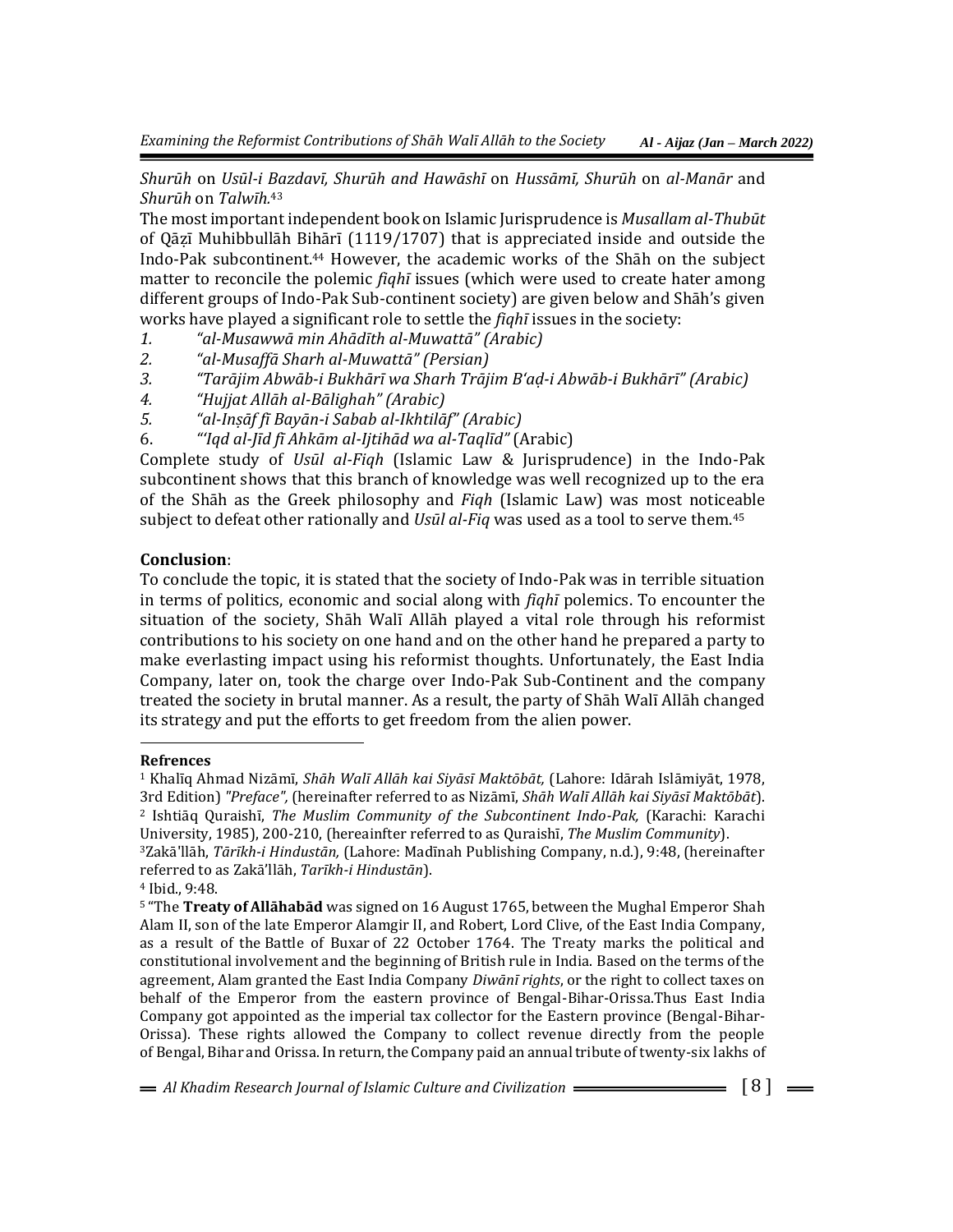rupees (equal to 260,000 pounds [sterling\)](http://www.self.gutenberg.org/articles/eng/Pound_sterling) while securing for Shah Alam II the districts of Kora and [Allahabad.](http://www.self.gutenberg.org/articles/eng/Allahabad) The tribute money paid to the emperor was for the maintenance of the Emperor's court in Allahabad. The accord also dictated that Shah Alam be restored to the province of [Varanasi](http://www.self.gutenberg.org/articles/eng/Varanasi) as long as he continued to pay certain amount of revenue to the Company. [Awadh](http://www.self.gutenberg.org/articles/eng/Awadh) was returned to [Shuja-ud-Daulah,](http://www.self.gutenberg.org/articles/eng/Shuja-ud-Daula) but Allahabad and Kora were taken from him. The Nawab of [Awadh](http://www.self.gutenberg.org/articles/eng/Nawab_of_Awadh) also had to pay fifty-three lakhs of rupees as war indemnity to the East India Company. The Nawab of Awadh, Shuja ud Daulah, was made to pay a war indemnity of 5 million rupees to the Company. Moreover, the two signed an alliance by which the Company promised to support the Nawab against an outside attack provided he paid for services of the troops sent to his aid. This alliance made the Nawab dependent on the Company." See, [http://www.self.gutenberg.org/articles/eng/Treaty\\_of\\_Allahabad,](http://www.self.gutenberg.org/articles/eng/Treaty_of_Allahabad) accessed on Feb. 09, 2021. <sup>6</sup> Walī Allāh, *Atyab al-Nagham fī Madhi Sayyid al-'Arab wal-'Ajm,* ed. And trans. Muhammad

Karam Shāh al-Azharī, (Lahore: Ẓiā al-Qurān Publications, 1999), 25-32, first complete section (faṣl) of the book is dedicated to the issue.

<sup>7</sup> Zakā'llāh, *Tārīkh-i Hindustān*, 48.

<sup>8</sup> Professor Muhammad Sarwar, I*fādāt-o Malfūẓāt of Maulānā 'Ubaidullāh Sindhī*, (Lahore: Dār al-Kitāb, 2005), 161-62, (hereinafter referred to as Sarwar, Ifādāt).

<sup>9</sup>Zakā'llāh, *Tārīkh-i Hindustān,* (Lahore: Madīnah Publishing Company, n.d.), 9:48, (hereinafter referred to as Zakā'llāh, *Tarīkh-i Hindustān*).

<sup>10</sup> See: Walī Allāh, *Hujjat Allāh al-Bālighah*, 1:250; whole chapter of *al-Irtifāqāt* in Shāh's book Hujjat, 1:124.

<sup>11</sup> Shāh 'Abdul 'Azīz, *Malfūẓāt-i Shāh 'Abdul 'Azīz,* (Mīrat: Matba' Mujtabai', 1897), 110, (hereinafter referred to as 'Abdul 'Azīz, *Malfūẓāt* )

<sup>12</sup> Walī Allāh, *Al-Budūr al-Bāzighah,* (Bijnore: Al-Majlis al-Ilmī, 1354 AH), 137.

<sup>13</sup> Walī Allāh, *al-Tafhīmāt al-Ilāhiyah,* (Dabhel: Al-Majlis al-Ilmi, 1936), 1:285-86, (hereinafter referred to as Wali Allāh, *al-Tafhīmāt*).

<sup>14</sup> Ibid.,1:286-87.

<sup>15</sup> Ibid., 1:214.

<sup>16</sup> Ibid., 1:284.

 $17$  Ibid.

 $\overline{a}$ 

<sup>18</sup> Ibid., 1:217-18.

<sup>19</sup> Mahmood Ahmad Ghāzī, *Islamic Renaissance in South Asia (1707-1867 The Role of Shāh Walī Allāh and His Successrs)* (Islamabad: Islamic Research Institute, International Islamic University, 2002), 68-69, (hereinafter referred to as Ghāzī, *Islamic Renaissance in South Asia* ). <sup>20</sup> Jadunath Sarkar, *Fall of the Mughal Empire* (Calcuttah: M.C. Sarlar, 1912), 2:27, (hereinafter

referred to as Sarkar, *Fall of the Mughal Empire*).

<sup>21</sup> Abu -l-Laith Siddīqī, *Lakhnau kā Dabistān-i Shā'irī.* (Lakhnau: Urdū Publishers, 1973), 56-77. <sup>22</sup> Muhammad Ishāq Bhattī, *Barr-e Ṣaghīr main Islam kē Awwalīn Nuqūsh* (Lahore: Idāra-i Thaqāfat-i Islāmiyah, 1st.ed. 1990), 39.

<sup>23</sup> Muhammad Ishāq, *India's Contribution to the Study of Hadīth Literature* (Dhāka: Dhāka University, 1947), 21-22.

<sup>24</sup> Sayyid 'Abdul Hai Hasanī, *al-Thaqāfah al-Islāmiah fil-Hind* (Damascus: 1958) 135, (hereinafter referred to as 'Abdul Hai Hasanī, *al-Thaqāfah*).

<sup>25</sup> Ibid.

<sup>26</sup> Walī Allāh, *al-Tafhīmāt*, 1:82-3.

<sup>27</sup> 'Abdul Hai Hasanī, *al-Thaqāfah,* 13-5.

<sup>28</sup> Ibid.

<sup>29</sup> Ibid., 15-17.

 $30$  Ihid  $16$ .

 $\hat{A} = \hat{A} \hat{A} \hat{B} \hat{B}$  *Al Khadim Research Journal of Islamic Culture and Civilization*  $\hat{B}$  =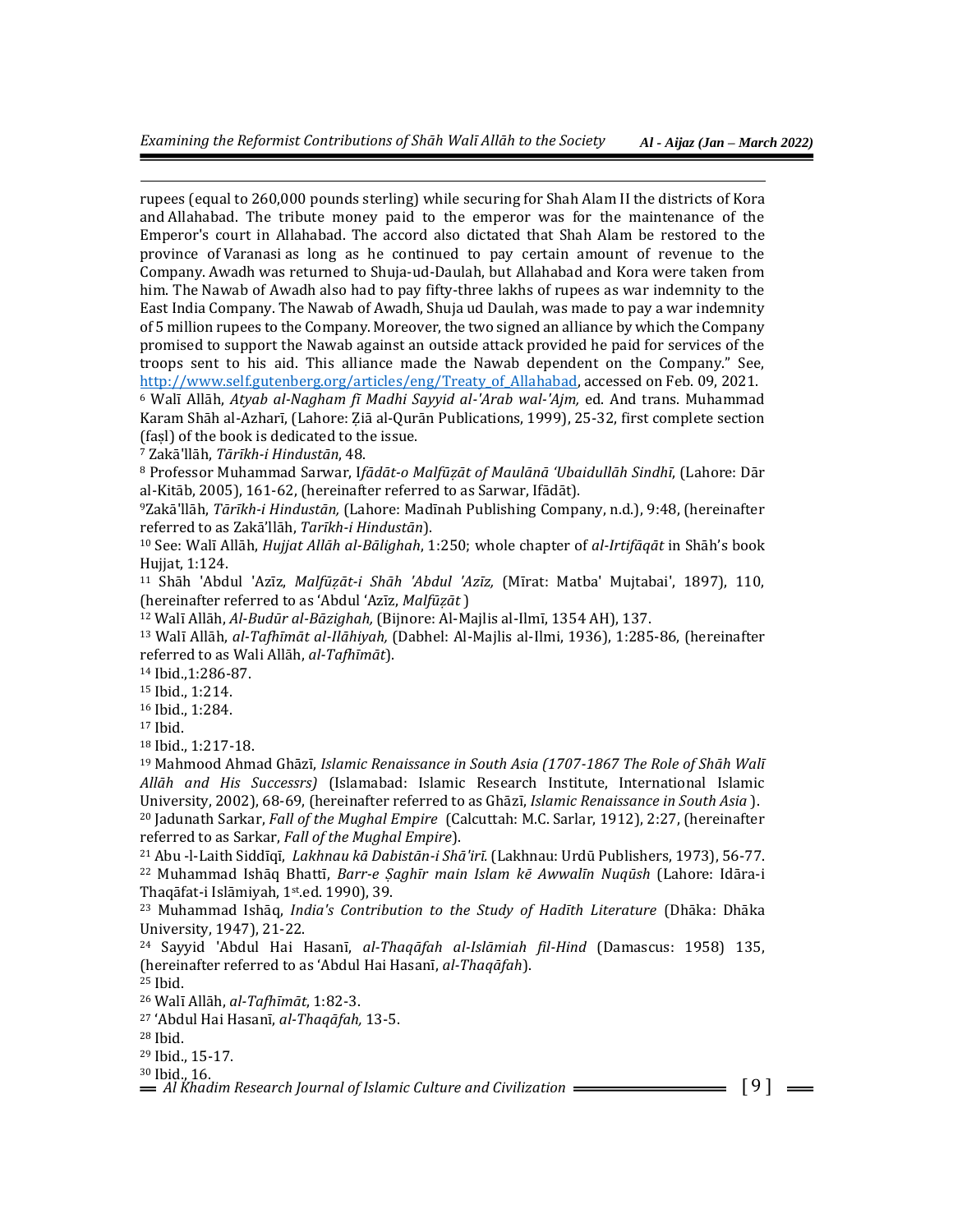<sup>31</sup> Ibid.

 $\overline{a}$ 

<sup>32</sup> 'Azduddīn Khān, *Armaghān-i Sa 'īd* ('Alīgarh: 'Alīgarh University, 1990), 78.

<sup>33</sup> 'Athar 'Abbās Riẓvī, *Shāh Walī Allāh and His Times*(Campell: Ma'rifat Publishing House, 1980), 189-90, (hereinafter referred to as Riẓvī, *Shāh Walī Allāh and His Times*).

 $34$  As far as four Sūfī orders is concerned, a brief account has been given below:

1. "The Chishtī Order: "ʿAbd al-Qadir al-Jilani (b. 470/1077, d. 561/1166), also known as Gilani, is one of the more enigmatic figures in the history of Islam, as well as one of the most chronologically and geographically ubiquituous." See for detail: Braune, W. "ʿAbd al-Ḳādir al-Ḏjīlānī." In *Encyclopaedia of Islam*. Vol. 1. 2d ed. Edited by H. A. R. Gibb, J. H. Kramers, E. Lévi-Provençal, and J. Schacht, (Leiden: Brill, 1960)**.** 69-70.

2. Founded by Khwaja Abu Ishaq Shami Chishti (d. 940 or 966 C.E.), "the Chishti order derives its name from the village of Chisht in Afghanistan, which is located thirty miles away from the modern city of Herat. Chisht was home to remarkable family that produced an unbroken line of five great Sufi masters. It is from this family and their systematisation of 'tasawuuf' that the basic principles and methodology of the Chishti order were laid down." See: <https://www.chishtiya.org/chishti-order/> accessed on 9<sup>th</sup> July 2021 at 4:00am.

3. The Suhrawardi Order: "Suhrawardiyya is the name of a Sufi order founded by Iranian Sufi Diya al-din Abu 'n-Najib as-Suhrawardi (RA) (1097 – 1168). He was a murid of Ahmad al-Ghazali (RA), who was a brother of Imam Abu Hamid al-Ghazali.c. 545 A.H. he was teaching Shafi'i fiqh at Al-Nizamiyya of Baghdad Academy. His surviving work is called Kitab Adab Al-Muridin. Many Sufis from all over the Islamic world joined the order under the founder's nephew Hazrat Shihab ad-din Abu Hafs 'Umar (RA) (1145-1234), who was sent as emissary to the court of Khwarezm Shah in Bukhara by the Khalifa in Baghdad. His son is buried in Tashkent. Later the Order spread into India through Hazrat Jalaluddin Surkh-Posh Bukhari (RA) and Hazrat Bahaud-din Zakariya (RA)." See: <https://aalequtub.com/29419-2/> accessed on 9<sup>th</sup> July 2021 at 3:46am.

4. The Naqshbandī Order: "Khwajgan known as the Naqshbandi Sufi Silsilah in India, originated in Transoxiana (Turkey) under the fundership of Khwajah Abu Yousuf Hamdani (1140 C.E.). Khwajah Bahauddin Naqshbandi (1318 C.E.) was the seventh in the Naqshbandi series. He was adopted by Khwajah Muhammad Shamsi, the fifth descendent of Hamdani. Bahau'd-din Naqshbandi died in (c.e 1389) and buried near Bukhara." See for detail: Shams ul Hasan, *Impact of Naqshbandi Silsilah Indian Muslims* (Alīgarh: Alīgarh Muslim University, 2010), 1-2.

<sup>35</sup> Sayyid Abul Hasan 'Alī Nadvī. *Tārīkh Da'wat wa 'Azīmat,* (Lucknow: Nadvat al 'Ulamā), 5:22- 3, (hereinafter referred to as Nadvī, *Tārīkh Da'wat*).

<sup>36</sup> See, Ibid., 37-38.

<sup>37</sup> See, Ibid., 38.

<sup>38</sup> Athar 'Abbās Rizvī, *Shāh Walī Allāh and His Times* (Campell: Ma'rifat Publishing House, 1980), 219-78.

<sup>39</sup> Walī Allāh, *Hujjat Allāh al-Bālighah,* ed. by Sa'īd Ahmad Pālan Pūrī (Karachi: Zam Zam, 2010), 1:34.

<sup>40</sup> Sājidah Butt, *Qāzī Muhibbullāh bahaitiyat-i Māhir-i Uṣūl al-Fiqh* (Lahore: Ph.D. Thesis, Oriental College, University of Punjab, 1992), 17-18, (hereinafter referred to as Butt, *Qāzī Muhibbullāh bahaitiyat-i Māhir-i Uṣūl al-Fiqh* ).

 $=$  Al Khadim Research Journal of Islamic Culture and Civilization  $=$   $\frac{10}{20}$   $\frac{10}{10}$  [ 10 ] <sup>41</sup> "Fatawa-e-Alamgiri (also known as Fatawa-i-Hindiya and Fatawa-i Hindiyya) is a compilation of law created at instance of the Mughal Emperor Aurangzeb (who was also known as *Alamgir*). This compilation is based on Sunni Hanafi Islam's Sharia law, and was the work of many scholars, principally from the Hanafi School. In order to compile *Fatawa-e-Alamgiri*, Aurangzeb